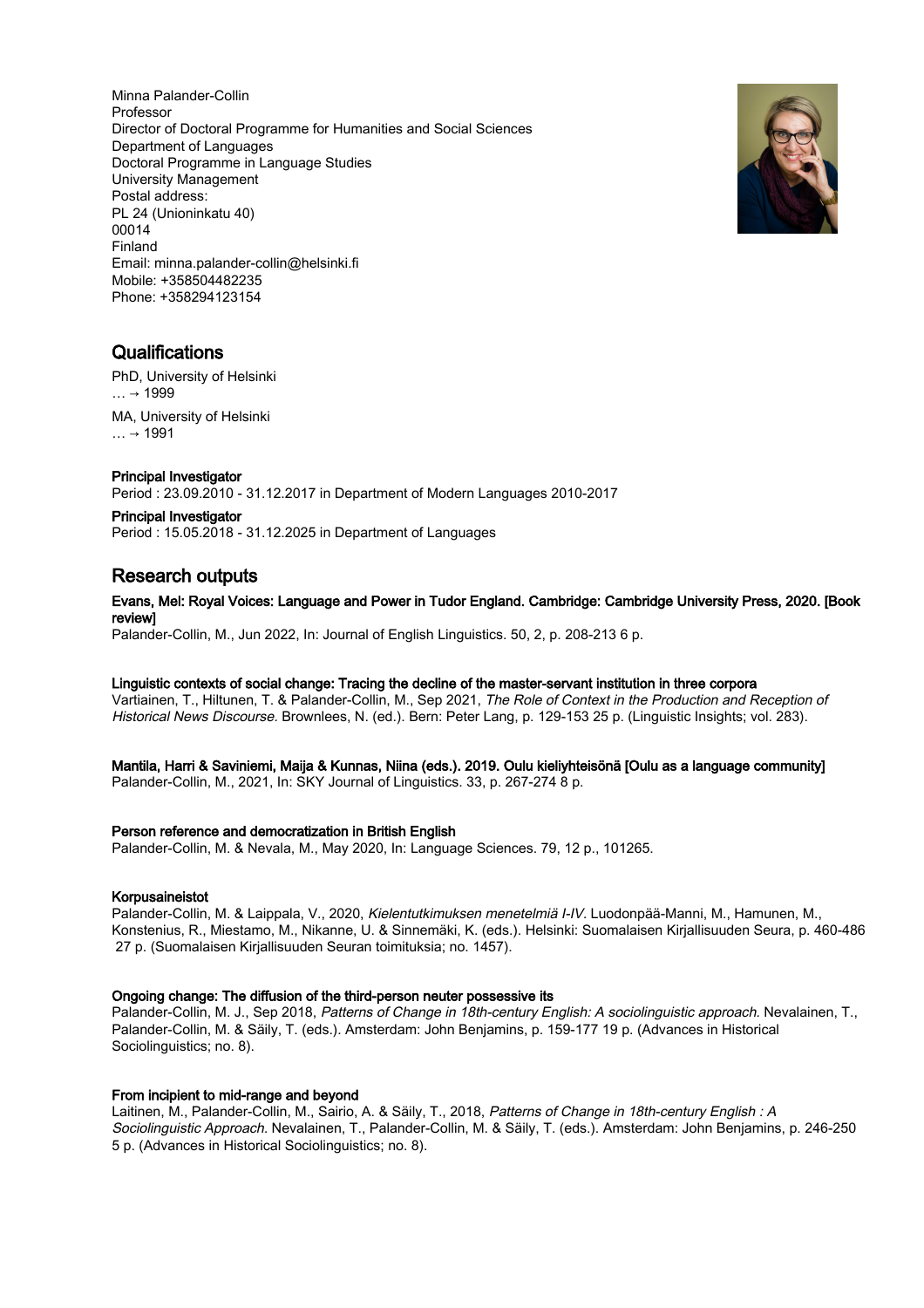## Patterns of Change in 18th-century English: A Sociolinguistic Approach

Nevalainen, T. (ed.), Palander-Collin, M. (ed.) & Säily, T. (ed.), 2018, Amsterdam: John Benjamins. 311 p. (Advances in Historical Sociolinguistics; no. 8)

## English news discourse from newsbooks to new media

Ratia, M., Palander-Collin, M. & Taavitsainen, I., Aug 2017, Diachronic Developments in English News Discourse. Palander-Collin, M., Ratia, M. & Taavitsainen, I. (eds.). Amsterdam : John Benjamins, p. 3-12 10 p. (Advances in Historical Sociolinguistics; vol. 6).

## Constructing the defendant role in the trial proceedings of the Old Bailey: Guilty or not guilty

Palander-Collin, M. J., 2017, In: Token: A Journal of English Linguistics. 2017, 6, p. 173-203 31 p.

## Exploring Future Paths for Historical Sociolinguistics

Säily, T. (ed.), Nurmi, A. (ed.), Palander-Collin, M. (ed.) & Auer, A. (ed.), 2017, Amsterdam: John Benjamins. 331 p. (Advances in Historical Sociolinguistics; no. 7)

## The future of historical sociolinguistics?

Säily, T., Nurmi, A., Palander-Collin, M. & Auer, A., 2017, Exploring Future Paths for Historical Sociolinguistics. Säily, T., Nurmi, A., Palander-Collin, M. & Auer, A. (eds.). Amsterdam: John Benjamins, p. 1-19 19 p. (Advances in Historical Sociolinguistics; no. 7).

#### Changing genre conventions and sociocultural change: Person-mention in 19th-century English advertisements

Palander-Collin, M., 2015, Changing Genre Conventions in Historical English News Discourse. Bös, B. & Kornexl, L. (eds.). John Benjamins, p. 81-102 21 p. (Advances in Historical Sociolinguistics; no. 5).

## Language and identity in letters

Palander-Collin, M., Nevala, M. K. & Sairio, A., 2013, Ex Philologia Lux: Essays in Honour of Leena Kahlas-Tarkka. Tyrkkö, J., Timofeeva, O. & Salenius, M. (eds.). Helsinki: Modern Language Society, p. 291-311 21 p. (Mémoires de la Société Néophilologique; vol. XC).

#### Kieli ja identiteetti kirjeissä

Palander-Collin, M., Nevala, M. K. & Sairio, A., 2012, In: Lähde : historiatieteellinen aikakauskirja. 8, p. 173-193

#### Social roles, identities, and networks

Palander-Collin, M., 2012, The Oxford Handbook of the History of English. Nevalainen, T. & Closs Traugott, E. (eds.). Oxford University Press

#### Suomalaiset ylioppilaat kirjoitetun kielen tuottajina

Palander-Collin, M., 2012, TAITOa kehittämässä: Vieraiden kielten opiskelijoiden kielitaidosta ja kielenkäytöstä. Huhtala, A. & Lehti-Eklund, H. (eds.). Helsinki: Nordica, p. 91-101 11 p.

#### The reconstruction of prestige patterns in language history

Sairio, A. & Palander-Collin, M., 2012, Handbook of Historical Sociolinguistics. Hernández-Campoy, J. M. & Conde-Silvestre, J. C. (eds.). Wiley Blackwell, p. 626-638 (Blackwell Handbooks in Linguistics).

#### Grammaticalization and sociolinguistics

Nevalainen, T. & Palander-Collin, M., 2011, The Oxord Handbook of Grammaticalization. Narrog, H. & Heine, B. (eds.). Oxford: Oxford University Press, p. 118-129 11 p. (Oxford Handbooks in Linguistics).

#### Review or Jürgen Jaspers, Jan-Ola Östman and Jef Verschueren (eds), Society and Language Use. Handbook of Pragmatics Highlights 7. Amsterdam: John Benjamins, 2010.

Palander-Collin, M., 2011, In: European English messenger.. 20 , 2, p. 86-87 2 p.

## Sociopragmatic aspects of person reference in Nathaniel Bacon's letters

Palander-Collin, M. & Nevala, M. K., 2011, Communicating Early English Manuscripts. Pahta, P. & Jucker, A. H. (eds.). Cambridge University Press, p. 102–117 15 p.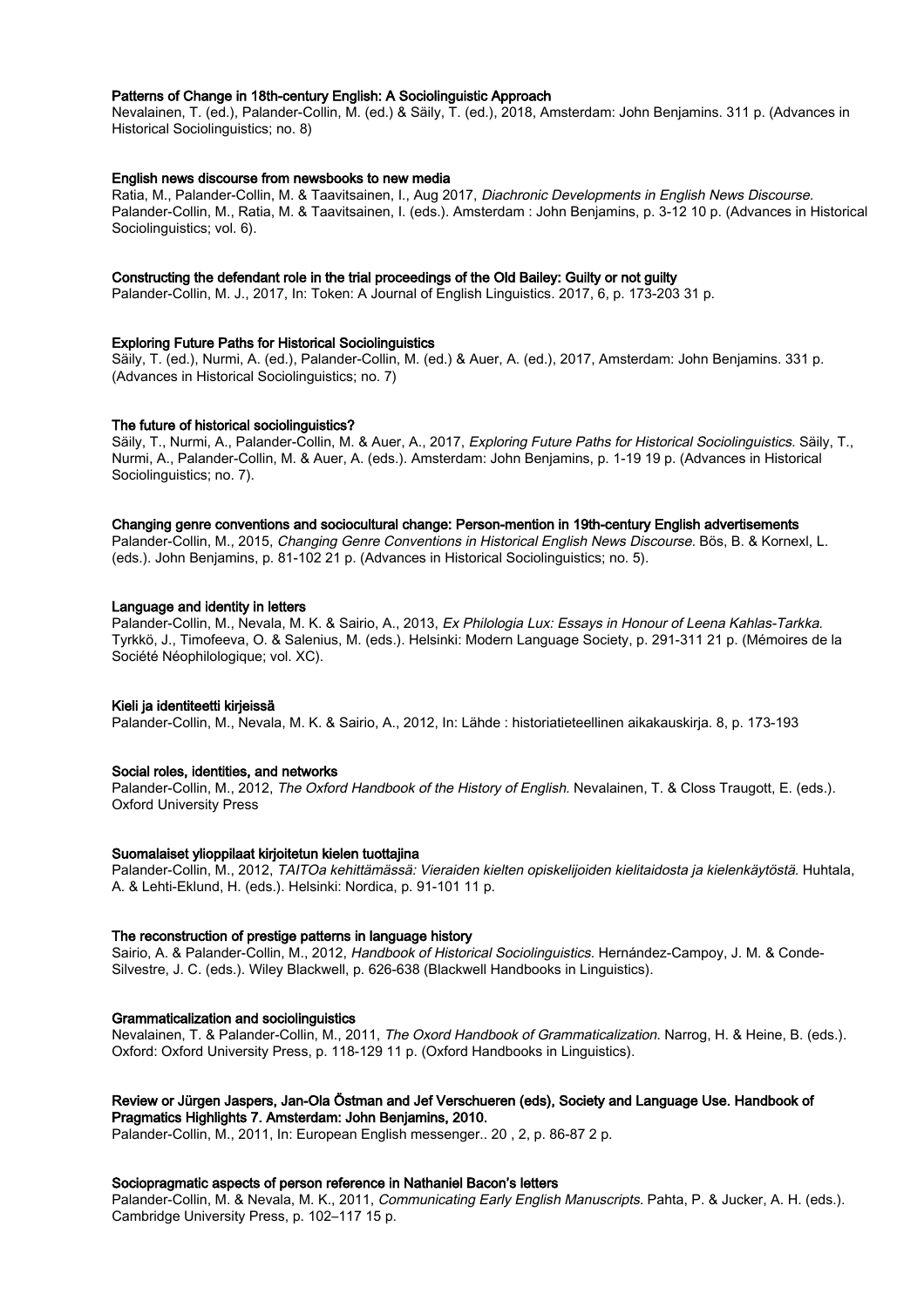## Variation and change in patterns of self-reference in early English correspondence

Palander-Collin, M., 2011, Historical Sociopragmatics. Culpeper, J. (ed.). Benjamins, Vol. Current topics vol. 31. p. 83-108

## Constructing Identity in Interpersonal Communication / Construction identitaire dans la communication interpersonnelle / Identitätskonstruktion in der interpersonalen Kommunikation

Palander-Collin, M. (ed.), Lenk, H. (ed.), Nevala, M. (ed.), Sihvonen, P. (ed.) & Vesalainen, M. (ed.), 2010, Helsinki: Société Néophilologique de Helsinki. 406 p. (Mémoires de la Société Néophilologique de Helsinki; no. Tome lxxxi)

#### **Correspondence**

Palander-Collin, M., 2010, Handbook of Pragmatics: Historical Pragmatics. Jucker, A. & Taavitsainen, I. (eds.). De Gruyter Mouton, Vol. 2010. p. 677–703 26 p.

#### Language practices in the construction of social roles in Late Modern English

Pahta, P., Palander-Collin, M., Nevala, M. K. & Nurmi, A., 2010, Social roles and language practices in late modern English. Pahta, P., Nevala, M., Nurmi, A. & Palander-Collin, M. (eds.). Amsterdam / Philadelphia: John Benjamins, Vol. 195. p. 1-27 27 p.

## Reporting and social role construction in eighteenth-century personal correspondence

Palander-Collin, M. & Nevala, M. K., 2010, Social Roles and Language Practices in Late Modern English. Pahta, P., Nevala, M., Nurmi, A. & Palander-Collin, M. (eds.). John Benjamins, p. 111-133 22 p. (Pragmatics & Beyond New Series; vol. 195).

## Social Roles and Language Practices in Late Modern English

Pahta, P. (ed.), Nevala, M. K. (ed.), Nurmi, A. (ed.) & Palander-Collin, M. (ed.), 2010, John Benjamins. 241 p. (Pragmatics and Beyond, New Series; no. 195)

## "O England! England! She says – my Father – my Sisters – my friends! – shall I ever see you more?" – Reporting in 18thcentury correspondence

Nevala, M. K. & Palander-Collin, M., 2010, Discourses in Interaction. Tanskanen, S-K., Helasvuo, M-L., Johansson, M. & Raitaniemi, M. (eds.). Amsterdam: John Benjamins, p. 133–150 17 p.

#### Patterns of interaction: self-mention and addressee inclusion in the letters of Nathaniel Bacon and his correspondents

Palander-Collin, M., 2009, The language of daily life in England (1400-1800). E. B. A. N. M. N. A. M. P-C. (ed.). Amsterdam: Benjamins, p. 53-74 22 p.

#### Self-reference and mental processes in early English personal correspondence: a corpus approach to changing patterns of interaction

Palander-Collin, M., 2009, Corpora: Pragmatics and discourse : papers from the 29th International Conference on English Language Research on Computerized Corpora (ICAME 29), Ascona, Switzerland, 14-18 May 2008 / edited by Andreas H. Jucker, Daniel Schreier and Marianne Hundt. Vol. no. 68). p. 105-125 21 p.

## The Language of Daily Life in England (1400-1800)

Nurmi, A. (ed.), Nevala, M. K. (ed.) & Palander-Collin, M. (ed.), 2009, John Benjamins. 312 p. (Pragmatics & Beyond New Series; vol. 183)

#### The language of daily life in the history of English: studying how macro meets micro

Palander-Collin, M., Nevala, M. & Nurmi, A., 2009, The language of daily life in England (1400-1800). E. B. A. N. M. N. A. M. P-C. (ed.). Amsterdam: Benjamins, p. 1-23 23 p.

## The language of daily life in the history of English: Studying how macro meets micro

Palander-Collin, M., Nevala, M. K. & Nurmi, A., 2009. The Language of Daily Life in England, 1400-1800. John Benjamins , p. 1-23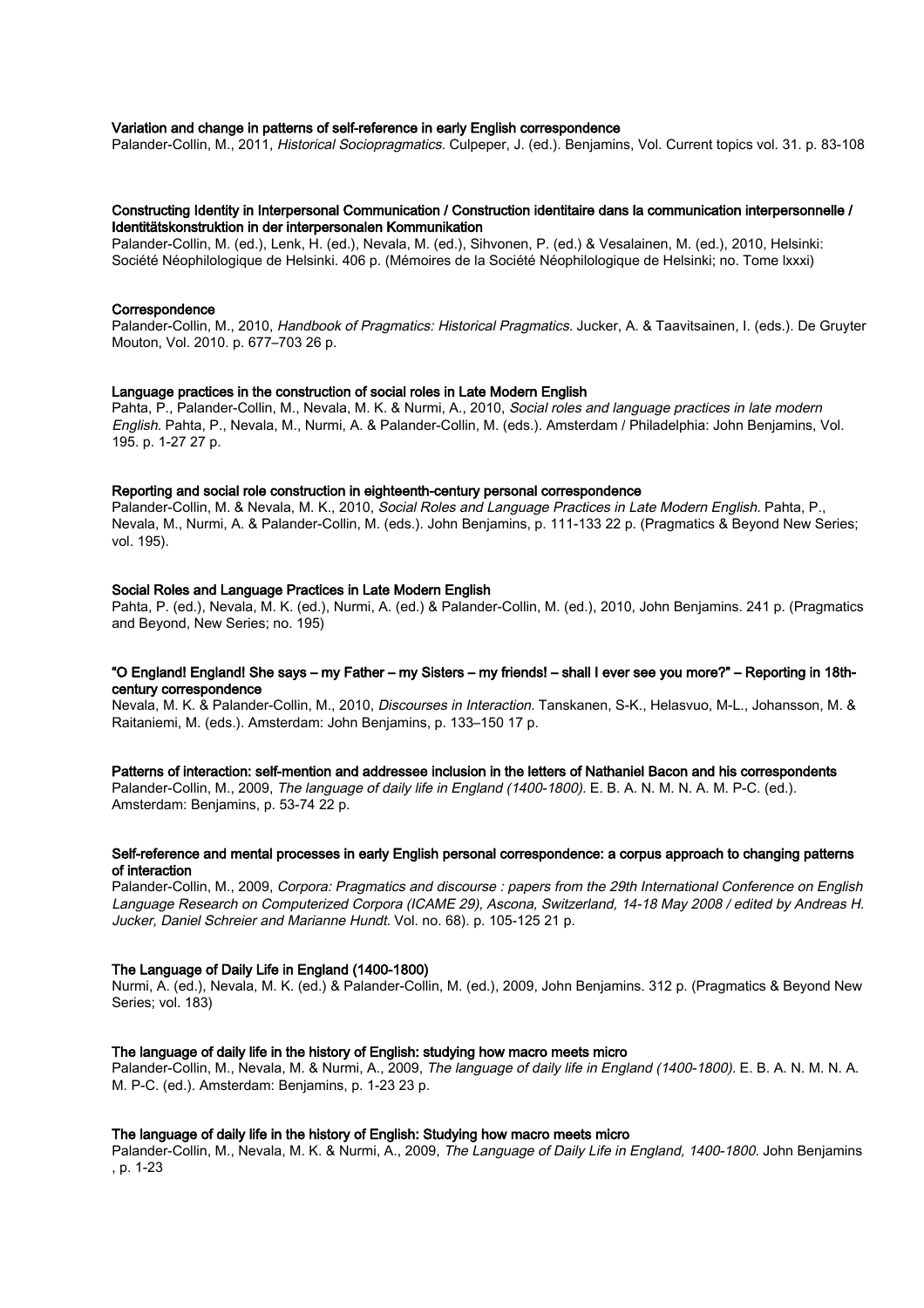## Variation and change in patterns of self-reference in early English correspondence

Palander-Collin, M., 2009, In: Journal of historical pragmatics.. Vol. 10, 2, p. 260-285 26 p.

#### Kielikontaktit ja kielen muutos

Palander-Collin, M., 2008, In: Virittäjä. 111, 4, p. 615-618 4 p.

#### Letters as a text type: interaction in writing

Nurmi, A. & Palander-Collin, M., 2008, Studies in late modern English correspondence. Bern: Peter Lang , p. 21-49 29 p. (Linguistic insights; vol. v. 76).

#### Review of Robert Englebretson (ed.) (2007) Stancetaking in Discourse. (Pragmatics & Beyond New Series 164.) Amsterdam/Philadelphia: John Benjamins

Palander-Collin, M., 2008, In: SKY Journal of Linguistics. 21, p. 361-366 6 p.

## Millaista englantia ylioppilaat kirjoittavat? haasteita englannin yliopisto-opetukseen

Palander-Collin, M., 2007, Kieli oppimisessa. Jyväskylä: Suomen soveltavan kielitieteen yhdistys AFinLA ry, p. 251-268 18 p. (Suomen soveltavan kielitieteen yhdistyksen (AFinLA) julkaisuja; vol. 65).

## Reviews

Palander-Collin, M., 2007, In: Journal of historical pragmatics.. vol. 8, 1, p. 137-142 6 p.

#### What kind of corpus annotation is needed in sociopragmatic research?

Palander-Collin, M., 2007, Annotating variation and change. Helsinki: Varieng, (Studies in variation, contacts and change in English).

## (Re)constructing style and language as social interaction through first- and second-person pronouns in Early Modern English letters

Palander-Collin, M., 2006, Dialogic language use. Helsinki: Société Néophilologique de Helsinki, p. 339-362 24 p. (Memoires de la Societe Neophilologique de Helsinki; vol. 66).

#### Englannin kielen monet kieliopit ja vieraan kielen opetus

Palander-Collin, M., 2006, In: Tempus. 41, 1, p. 14-15 2 p.

#### Parsed Corpus of Early English Correspondence (PCEEC)

Nevalainen, T. (ed.), Raumolin-Brunberg, H. (ed.), Keränen, J. (ed.), Nevala, M. K. (ed.), Nurmi, A. (ed.) & Palander-Collin, M. (ed.), 2006

#### Reporting in 18th-century letters of Hester Piozzi

Palander-Collin, M. & Nevala, M. K., 2006, Syntax, style and grammatical norms: English from 1500-2000. Dalton-Puffer, C., Kastovsky, D., Ritt, N. & Schendl, H. (eds.). Peter Lang , Vol. 39. p. 123-141 19 p.

## Letters and letter writing: introduction

Nevala, M. K. & Palander-Collin, M., 2005, In: European Journal of English Studies. 9, 1, p. 1-7 7 p.

#### Letters and letter writing

Palander-Collin, M. (ed.) & Nevala, M. K. (ed.), 2005, Leiden: Taylor & Francis. 105 p. (European journal of english studies; no. Vol. 9:1)

## Kielioppi muuttuu, englanti pysyy

Palander-Collin, M., 2004, Englannin aika: Elävän kielen kartoitusta. Nevalainen, T., Rissanen, M. & Taavitsainen, I. (eds.). WSOY, p. 78-87 9 p.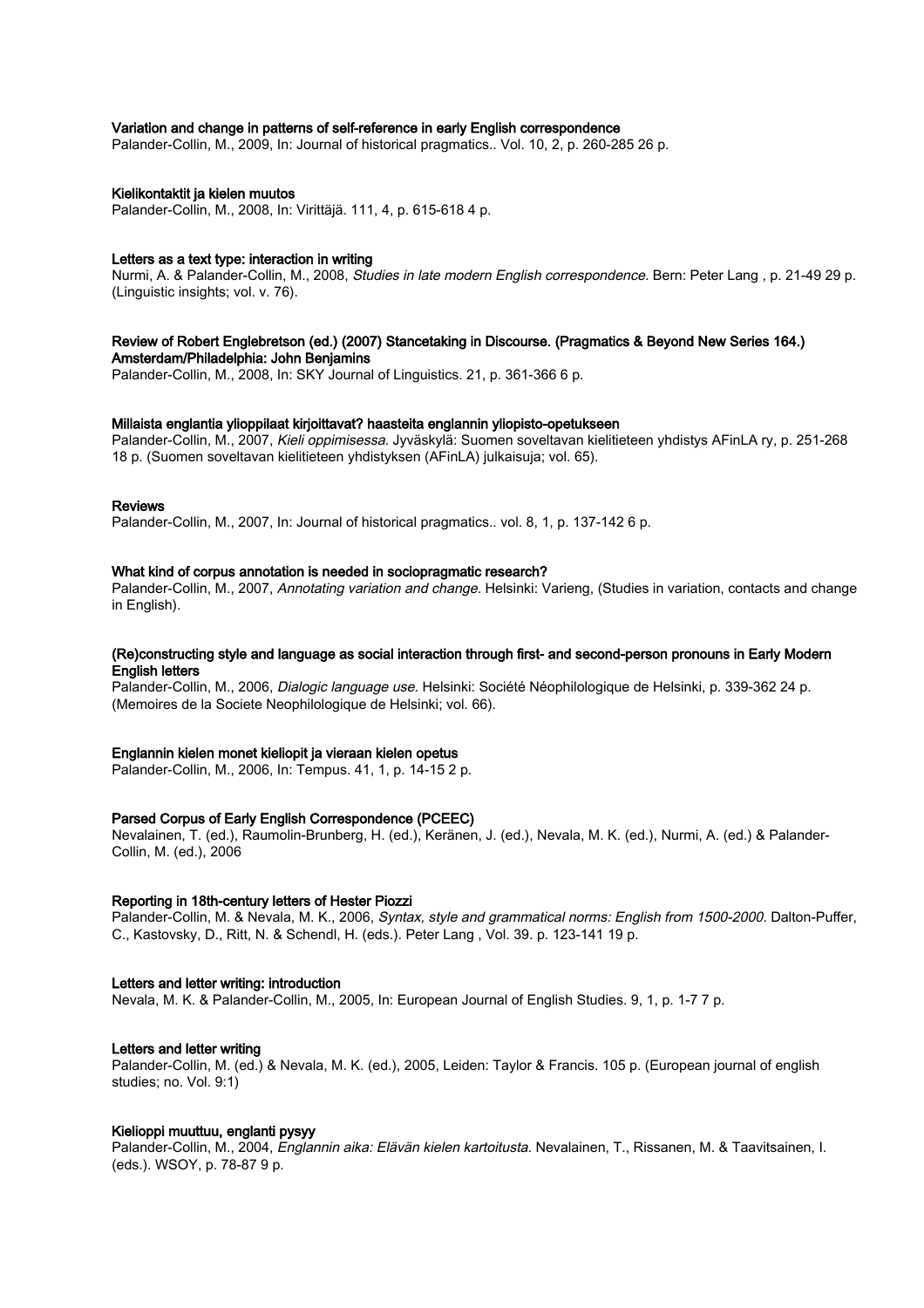## Corpus of Early English Correspondence Sampler (CEECS)

Nevalainen, T. (ed.), Raumolin-Brunberg, H. (ed.), Keränen, J. (ed.), Nevala, M. K. (ed.), Nurmi, A. (ed.) & Palander-Collin, M. (ed.), 1998

#### Early English in the computer age: Explorations through the Helsinki Corpus

Rissanen, M. (ed.), Kytö, M. (ed.) & Palander-Collin, M. (ed.), 1993, Berlin: De Gruyter Mouton.

# Projects

## Democratization, Mediatization and Language Practices in Britain, 1700–1950

Palander-Collin, M., Nevala, M. & Hiltunen, T. SUOMEN AKATEMIA 01/09/2016 → 31/08/2020

#### Erillisrahoitus Helsingin ja Tukholman yliopistojen yhteishanke

Lehti-Eklund, H., Lindström, J., Miestamo, M., Grünthal, R., Palander-Collin, M., Kalliokoski, J., Östman, J., Ajanki, R., Holopainen, S., Balode, L., Lenk, H. E. H., Kurhila, S., Kotilainen, L., Lindholm, C., Wahlström, M., Solin, A., Fremer, M., Tiittula, L., Hamari, A., Kittilä, S., Huhtamäki, M., Kim, J., Kopotev, M., Peterson, E., Protassova, E., Savijärvi, M. & Tiedemann, J. Unknown funder 01/01/2015 → 31/12/2017

## Kielitaidon tasot - Language Proficiency of Advanced Learners

Tanskanen, S., Ala-Risku, R., Hakola, O., Huhtala, A., Hyvärinen, I., Järvinen, H., Lahti, L., Lehti-Eklund, H., Nikunlassi, A. , Palander-Collin, M., Paloheimo, M., Sihvonen, P. & Vesalainen, M.  $01/01/2013 \rightarrow ...$ 

## Dynamics of Change in Language Practices and Social Meaning 1700-1900 (DYLAPS)

Palander-Collin, M., Nevala, M. & Sairio, A. 01/09/2012 → 31/08/2016

#### Biological Evolution and the Diversification of Languages

Vesakoski, O., Korhonen, K. H., Määttä, U., Palander-Collin, M., Wahlberg, N., Suutari, T. & Leino, U. 01/01/2009 → 31/12/2011

#### Language and identity: variation and change in patterns of interaction in the history of English

Palander-Collin, M., Nevala, M., Sairio, A. & Hakala, M. Helsingin yliopiston rahastot 01/01/2009 → 31/12/2011

#### TAITO

Vesalainen, M., Huhtala, A., Lehti-Eklund, H., Sihvonen, P., Suomela-Härmä, E., Hyvärinen, I., Palander-Collin, M., Lahti, L., Auhtola, N., Paloheimo, M. & Ala-Risku, R.  $01/01/2008 \rightarrow ...$ 

## Sociocultural Reality and Language Practices (SOREAL)

Pahta, P., Palander-Collin, M., Nurmi, A. & Nevala, M. 01/01/2005 → 31/12/2008

## Research Unit for the Study of Variation, Contacts and Change in English (VARIENG)

ben-Aaron, D., Heikkinen, K., Fodor, A., Hall, A., Hintikka, M., Honkapohja, A., Juvonen, T., Kahlas-Tarkka, L., Kaislaniemi, S., Kerttula, S., Kilpinen, P., Kilpiö, M., Korhonen, M., Laitinen, M., Lehto, A., Lähdesmäki, S. M., Marttila, V., Mauranen, A., Mäkinen, M. S., McConchie, R., Meurman-Solin, A., Nevala, M., Nevalainen, T., Nurmi, A., Nuutinen, T., Paananen-Porkka, M., Paatola, U., Pahta, P. I., Palander-Collin, M., Peitsara, K., Ratia, M., Raumolin-Brunberg, H., Rissanen, M., Sairio, A., Sorva, E., Suhr, C., Stenvall, M., Säily, T., Taavitsainen, I., Hiltunen, T., Timofeeva, O., Tissari, H., Tyrkkö, J., Valtonen, I., Vartiainen, T., Vasko, A. & Österman, A.